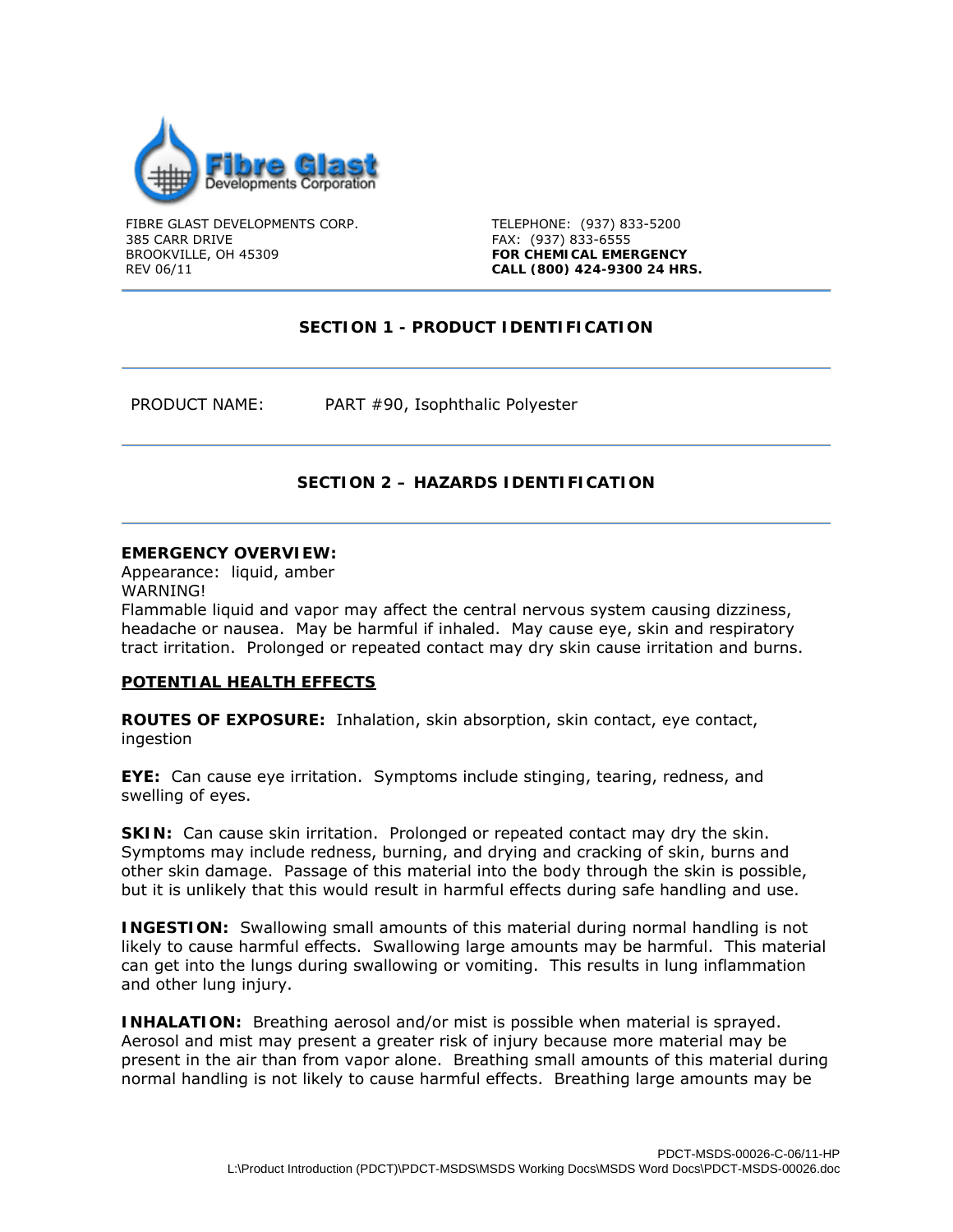harmful. Symptoms usually occur at air concentrations below the recommended exposure limits, if applicable (see Section 8).

**AGGRAVATED MEDICAL CONDITIONS:** Preexisting disorders of the following organs (or organ systems) may be aggravated by exposure to this material; respiratory tract, skin, lung (for example, asthma-like conditions), liver, male reproductive system, auditory system.

**SYMPTOMS:** Signs and symptoms of exposure to this material through breathing, swallowing, and/or passage of the material through the skin may include: metallic taste, stomach or intestinal upset (nausea, vomiting, diarrhea), irritation (nose, throat, airways), central nervous system depression (dizziness, drowsiness, weakness, fatigue, nausea, headache, unconsciousness) and other central nervous system effects, loss of coordination, confusion, liver damage.

**TARGET ORGANS:** Overexposure to this material (or its components) has been suggested as a cause of the following effects in laboratory animals: mild, reversible kidney effects, effects on hearing, respiratory tract damage (nose, throat, and airways), testis damage and liver damage. Overexposure to this material (or its components) has been suggested as a cause of the following effects in humans: mild effects on color vision, effects on hearing, respiratory tract damage (nose, throat, and airways), central nervous system effects.

**CARCINOGENICITY:** There was no increase in rats exposed to styrene by inhalation. However, there was an increase in lung cancer in styrene-exposed mice. The relevance of the mouse lung cancer to humans is uncertain. Styrene did not cause cancer in mice in studies in which the chemical was placed in the stomachs through a feeding tube, or in a study in which styrene was given by injection. Epidemiological studies do not provide a basis for concluding that styrene causes cancer. Styrene is listed as a carcinogen by the International Agency for Research on Cancer (IARC).

**REPRODUCTIVE HAZARD:** This material (or a component) has been shown to cause harm to the fetus in laboratory animal studies. Harm to the fetus occurs only at exposure levels that harm the pregnant animal. The relevance of these findings to humans is uncertain.

**OTHER INFORMATION:** Styrene readily reacts with low concentrations of halogens (for example, fluorine, chlorine, bromine, or iodine) to form a tear-producing substance.

## **SECTION 3 – COMPOSITION/INFORMATION ON INGREDIENTS**

**Components CAS-No. Concentration**  POLYESTER RESIN  $> = 50 - 60\%$ <br>STYRENE  $> = 50 - 60\%$ 

 $> = 50 - 60%$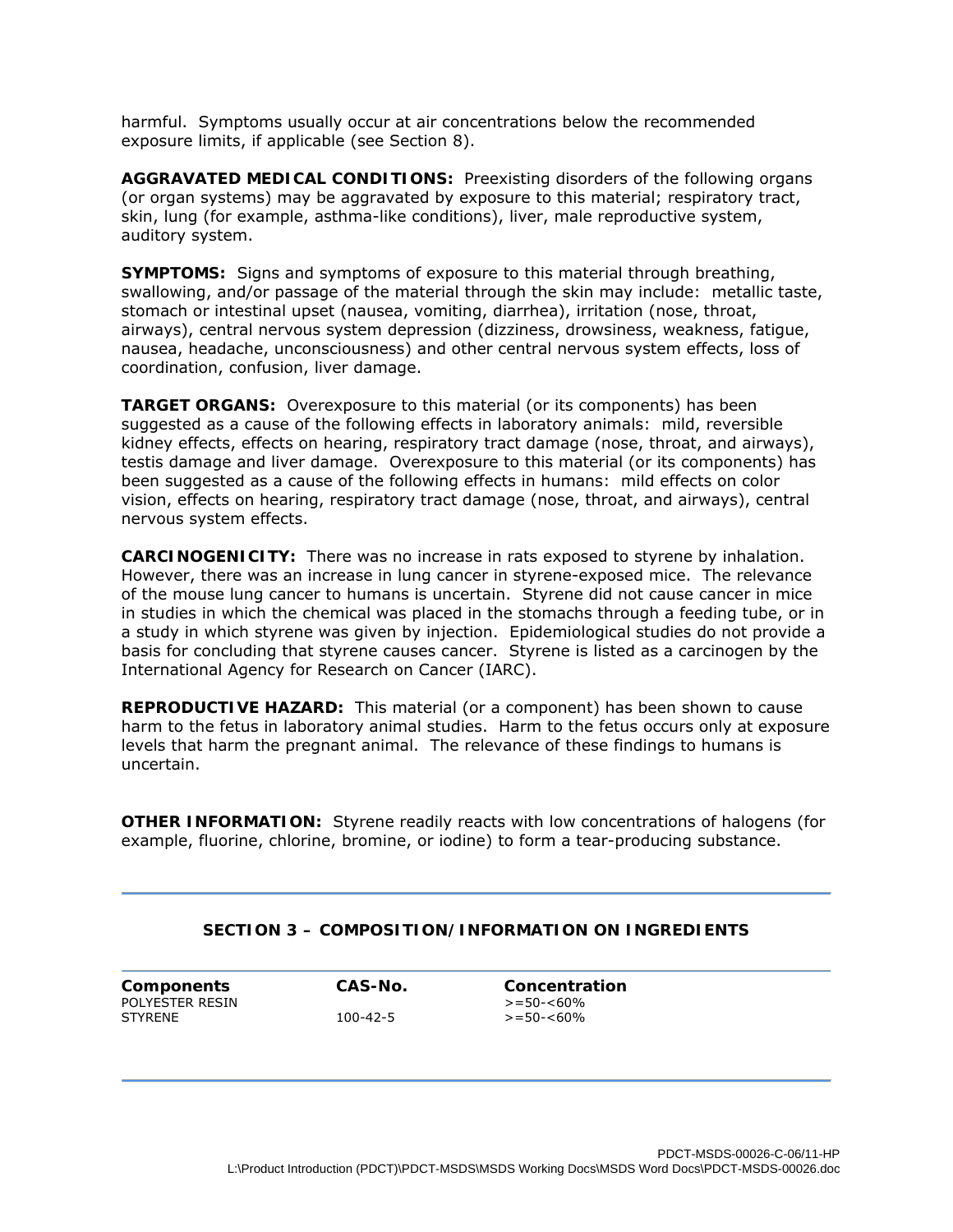### **SECTION 4 – FIRST AID MEASURES**

#### **GENERAL INFORMATION**

**EYES:** If symptoms develop, immediately move individual away from exposure and into fresh air. Flush eyes gently with water for at least 15 minutes while holding eyelids apart; seek immediate medical attention.

**SKIN:** Remove contaminated clothing. Flush exposed area with large amounts of water. If skin is damaged, seek immediate medical attention. If skin is not damaged and symptoms persist, seek medical attention. Launder clothing before reuse.

**INGESTION:** Seek medical attention. If individual is drowsy or unconscious, do not give anything by mouth; place individual on the left side with the head down. Contact a physician, medical facility, or poison control center for advice about whether to induce vomiting. If possible, do not leave individual unattended.

**INHALATION:** If symptoms develop, move individual away from exposure and into fresh air. If symptoms persist, seek medical attention. If breathing is difficult, administer oxygen. Keep person warm and quiet; seek immediate medical attention.

**NOTE TO PHYSICIANS: Hazards:** This material is an aspiration hazard. Potential danger from aspiration must be weighed against possible oral toxicity (see Section 2 – Swallowing) when deciding whether to induce vomiting. **Treatment:** No information available.

# **SECTION 5 – FIRE FIGHTING MEASURES**

**SUITABLE EXTINGUISHING MEDIA:** water mist, carbon dioxide (CO2), Dry chemical

**HAZARDOUS COMBUSTION PRODUCTS**: May form:, carbon dioxide and carbon monoxide, various hydrocarbons.

**PRECAUTIONS FOR FIRE-FIGHTING:** Material is volatile and readily gives off vapors which may travel along the ground or be moved by ventilation and ignited by pilot lights, flames, sparks, heaters, smoking, electric motors, static discharge, or other ignition sources at locations near the material handling point. Wear full firefighting turn-out gear (full Bunker gear), and respiratory protection (SCBA). Polymerization will take place under fire conditions. If polymerization occurs in a closed container, there is a possibility it will rupture violently. Cool storage container will water, if exposed to fire.

#### **NFPA Flammable and Combustible Liquids Classification**

Flammable Liquid Class IC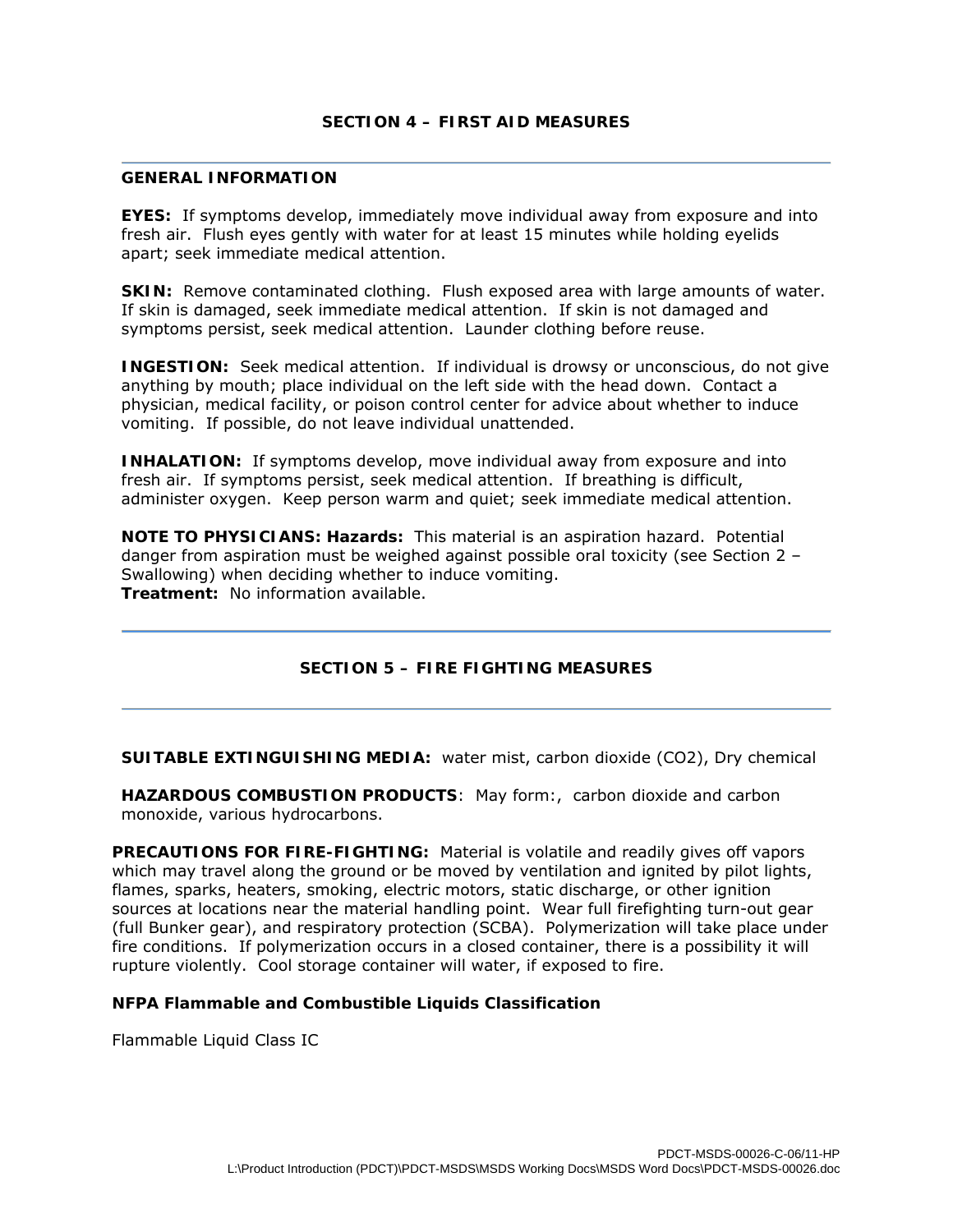## **SECTION 6 – ACCIDENTAL RELEASE MEASURES**

**PERSONAL PRECAUTIONS:** For personal protection see section 8. Eliminate all ignition sources (flares, flames including pilot lights, electrical sparks). Persons not wearing protective equipment should be excluded from area of spill until clean-up has been completed. Stop spill at source. Prevent from entering drains, sewers, streams or other bodies of water. Prevent from spreading. If runoff occurs, notify authorities as required. Pump or vacuum transfer spilled product to clean container for recovery. Absorb unrecoverable product. Transfer contaminated absorbent, soil and other materials to container for disposal.

### **ENVIRONMENTAL PRECAUTIONS:** No Data

**METHODS OF CLEANING UP:** Absorb liquid on vermiculite, floor absorbent or other absorbent material and transfer to hood.

# **SECTION 7 – HANDLING AND STORAGE**

**HANLDING**: Containers of this material may be hazardous when emptied. Since emptied containers retain product residues (vapor, liquid, and/or solid), all hazard precautions given in the data sheet must be observed, precautions during use: avoid prolonged or frequently repeated skin contact with this material. Skin contact can be minimized by wearing impervious protective gloves. As with all products of this nature, good personal hygiene is essential. Hands and other exposed areas should be washed thoroughly with soap and water after contact, especially before eating and/or smoking. Regular laundering of contaminated clothing is essential to reduce indirect skin contact with this material. Static ignition hazard can result from handling and use. Electrically bond and ground all containers, personnel and equipment before transfer or usage of material. Special precautions may be necessary to dissipate static electricity for nonconductive containers. Use proper bonding and grounding during product transfer as described in National Fire Protection Association document NFPA 77.

**STORAGE:** Store in closed containers in a dry, well-ventilated area. Do not store near extreme heat, open flame, or sources of ignition.

## **SECTION 8 – EXPOSURE CONTROLS/PERSONAL PROTECTION**

| <b>EXPOSURE GUIDELINES</b> |                       |        |  |  |
|----------------------------|-----------------------|--------|--|--|
| <b>STYRENE</b>             | $100 - 42 - 5$        |        |  |  |
| <b>ACGIH</b>               | Time weighted average | 20 ppm |  |  |
| <b>ACGIH</b>               | Short term exposure   | 40 ppm |  |  |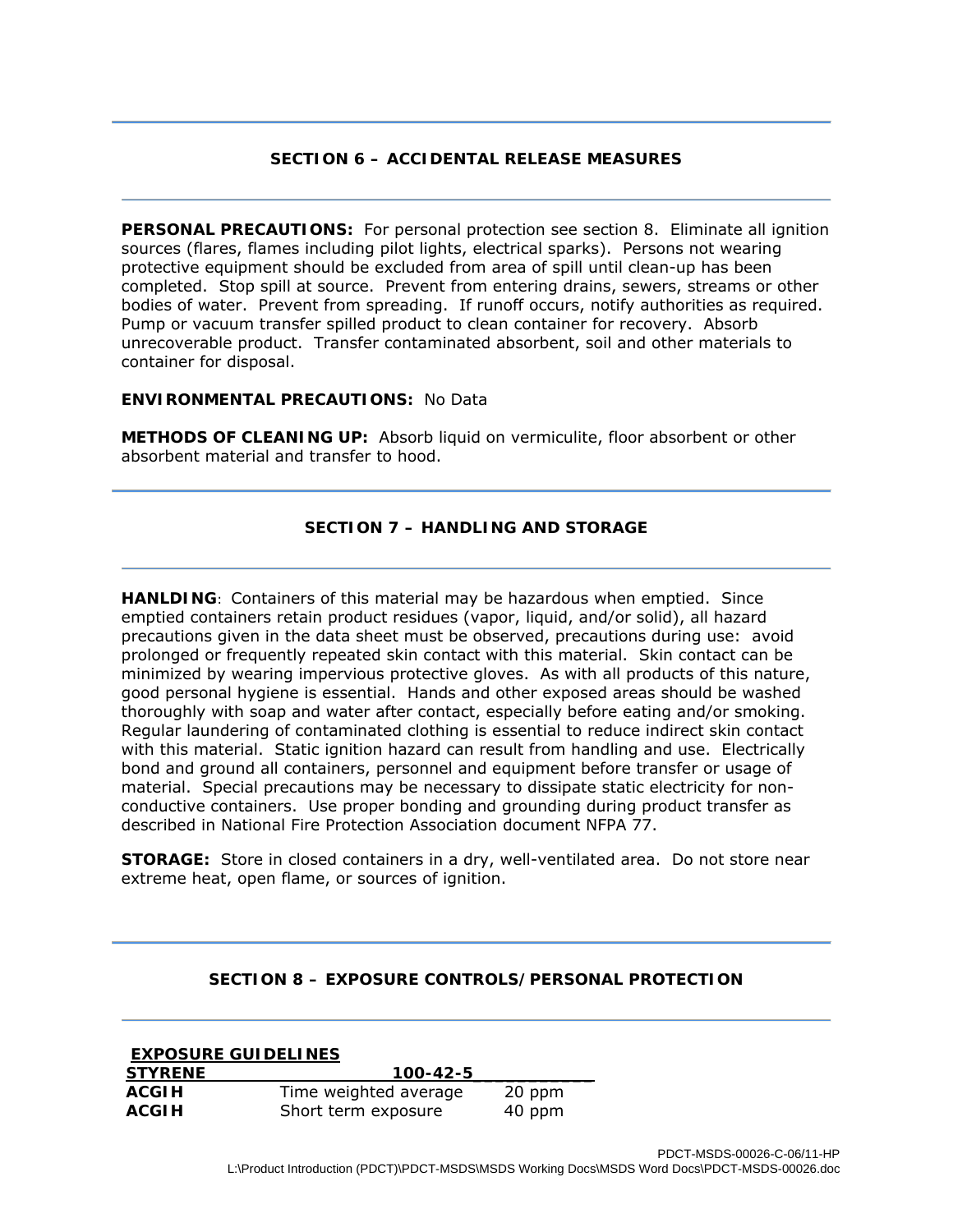| <b>NIOSH</b>   | Recommended exposure limit | 50 ppm         |
|----------------|----------------------------|----------------|
|                | (REL):                     |                |
| <b>NIOSH</b>   | Recommended exposure limit | $215$ mg/m $3$ |
|                | (REL):                     |                |
| <b>NIOSH</b>   | Short term exposure limit  | $100$ ppm      |
| <b>NIOSH</b>   | Short term exposure limit  | 425 mg/m3      |
| <b>OSHA Z2</b> | Time weighted average      | 100 ppm        |
| <b>OSHA Z2</b> | Ceiling limit value        | 200 ppm        |
| <b>OSHA Z2</b> | Maximum concentration      | 600 ppm        |

**GENERAL ADVICE:** These recommendations provide general guidance for handling this product. Personal protective equipment should be selected for individual applications and should consider factors which affect exposure potential, such as handling practices, chemical concentrations and ventilation. It is ultimately the responsibility of the employer to follow regulatory guidelines established by local authorities.

**EXPOSURE CONTROLS:** Provide sufficient mechanical (general and/or local exhaust) ventilation to maintain exposure below TLV(s); OSHA has formally endorsed a styrene industry proposal for a voluntary 50 ppm workplace limit on styrene. Members of the Styrene Information and Research Council (SIRC), Composites Institute (CI), Composite Fabricators Association (CFA), International Cast Polymers Association (ICPA) and National Marine Manufacturers Association (NMMA) have agreed to use either engineering controls, work practices or respiratory protection to achieve this voluntary limit for styrene.

**EYE PROTECTION**: Chemical splash goggles in compliance with OSHA regulations are advised; however, OSHA regulations also permit other type safety glasses. Consult your safety representative.

**SKIN AND BODY PROTECTION:** Wear resistant gloves such as: polyvinyl alcohol. To prevent repeated or prolonged skin contact, wear impervious clothing and boots.

**RESPIRATORY PROTECTION:** If workplace exposure limit(s) of product or any component is exceeded (see exposure guidelines), a NIOSH approved air supplied respirator is advised in absence of proper environmental control. OSHA regulations also permit other NIOSH respirators (negative pressure type) under specified conditions (see your industrial hygienist). Engineering or administrative controls should be implemented to reduce exposure.

## **SECTION 9 – PHYSICAL AND CHEMICAL PROPERTIES**

**Physical State: liquid liquid Form:** No Data **Colour:** Amber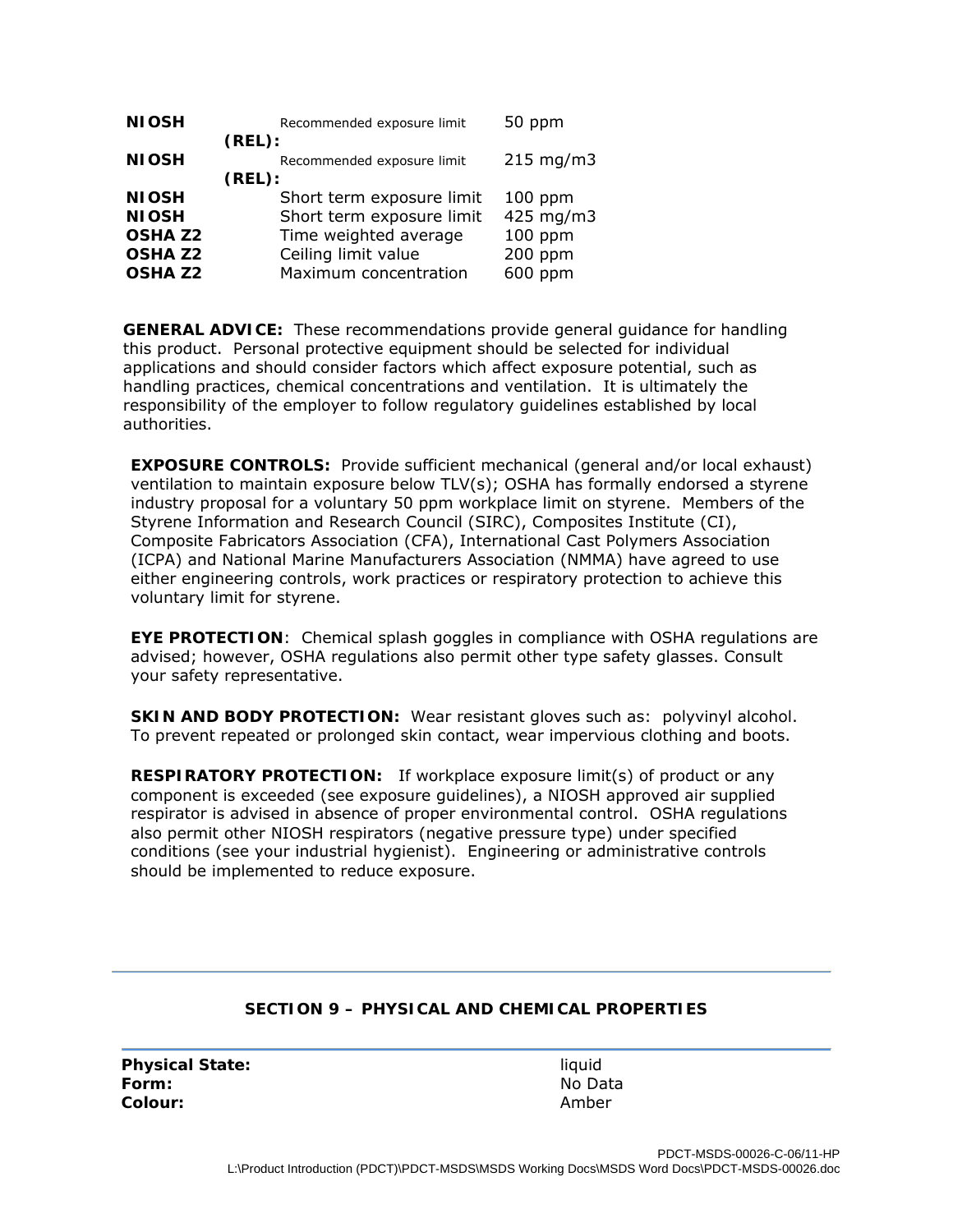**Odour:** Pungent **pH:** No Data **Flash Point:** 90°F/ 32°C **Evaporation Rate** 1 (Ethyl Ether) **Explosion Limits** 1.1%(V) 6.1%(V) **Vapor Pressure**  NoData **Vapour Density** (>) 1 (Air=1)

**Solubility Insoluble in water Partition coeffeciten (noctanol/water)** No Data **Autoignition temperature No Data** 

**Boiling Point/range:** 295°F/ 145°C @760.00 mmHg **Density Density 1.15** g/cm<sup>3</sup> @ 77.00°F/25.00°C 9.15 lb/gal @77.00°F/25.00°C

### **SECTION 10 – STABILITY AND REACTIVITY**

#### **STABILITY:** Stable.

**CONDITIONS TO AVOID:** Avoid heat, open flame, and prolonged storage at elevated temperatures, Avoid contact with excessive heat.

**INCOMPATIBLE PRODUCTS:** Avoid contact with: halogens, strong alkalis, strong mineral acids.

**HAZARDOUS DECOMPOSITION PRODUCTS:** May form: carbon dioxide and carbon monoxide, various hydrocarbons.

**HAZARDOUS REACTIONS:** Product can undergo hazardous polymerization, Avoid exposure to excessive heat, peroxides and polymerization catalysts.

**THERMAL DECOMPOSITION:** No data

## **SECTION 11 – TOXICOLOGICAL INFORMATION**

### **ACUTE ORAL TOXICITY**

POLYESTER RESIN No Data STYRENE LD 50: Rat 2650 mg/kg

## **ACUTE INHALATION TOXICITY**

POLYESTER RESIN No Data<br>STYRENE LC 50: 1 LC 50: Rat 2800 ppm 4h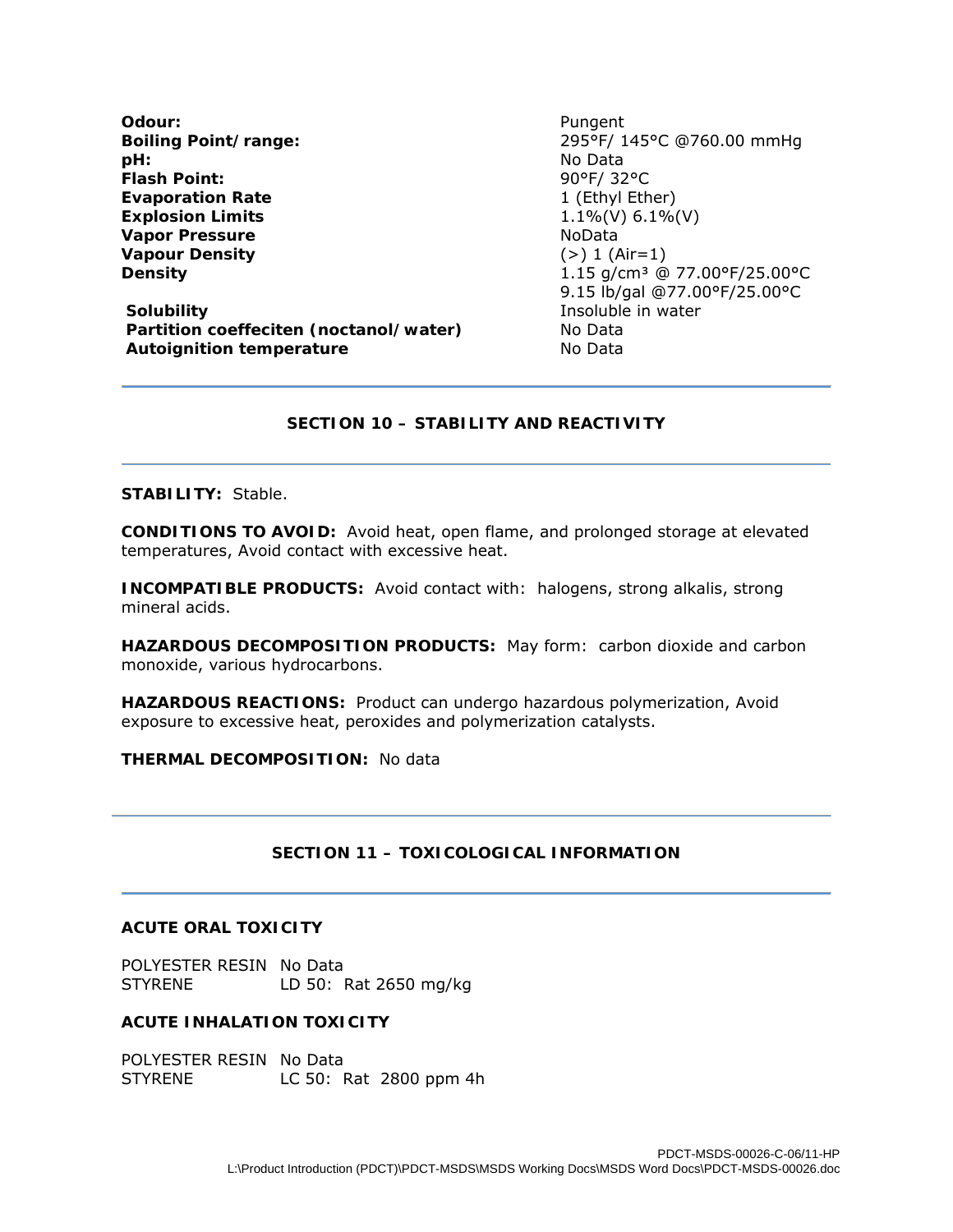#### **Acute Dermal Toxicity**

POLYESTER RESIN No Data STYRENE No Data

### **SECTION 12 – ECOLOGICAL INFORMATION**

#### **AQUATIC TOXICITY**

**Acute and Prolonged Toxicity to Fish**  No Data **Acute Toxicity to Aquatic Inverterates**  No Data **Environmental fate and pathways**  No Data

## **SECTION 13 – DISPOSAL CONSIDERATION**

**WASTE DISPOSAL METHODS:** Dispose of in accordance with all applicable local, state and federal regulations. Do not discharge effluent containing this product into lakes, streams, ponds or estuaries, ocean, or other waters unless in accordance with the requirements of a National Pollutant Discharge Elimination System (NPDES) permit, and the permitting authority has been notified in writing prior to discharge. Do not discharge effluent containing this product to sewer systems without previously notifying the local sewage treatment plant authority. For guidance, contact your State Water Board or Regional Office of the EPA.

## **SECTION 14 – TRANSPORT INFORMATION**

**IMDG:** UN1866, RESIN SOLUTION 3, III **IATA\_P:** UN1866, RESIN SOLUTION 3, III **IATA\_C:** UN1866, RESIN SOLUTION 3, III **CFR\_ROAD:** UN1866, RESIN SOLUTIONS 3, III **CFR\_RAIL:** UN1866, RESIN SOLUTION 3, III **CFR\_INWTR:** UN1866, RESIN SOLUTION 3, III **IMDG\_INWTR:** UN1866, RESIN SOLUTIONS 3, III **INDG\_ROAD:** UN1866, RESIN SOLUTION 3, III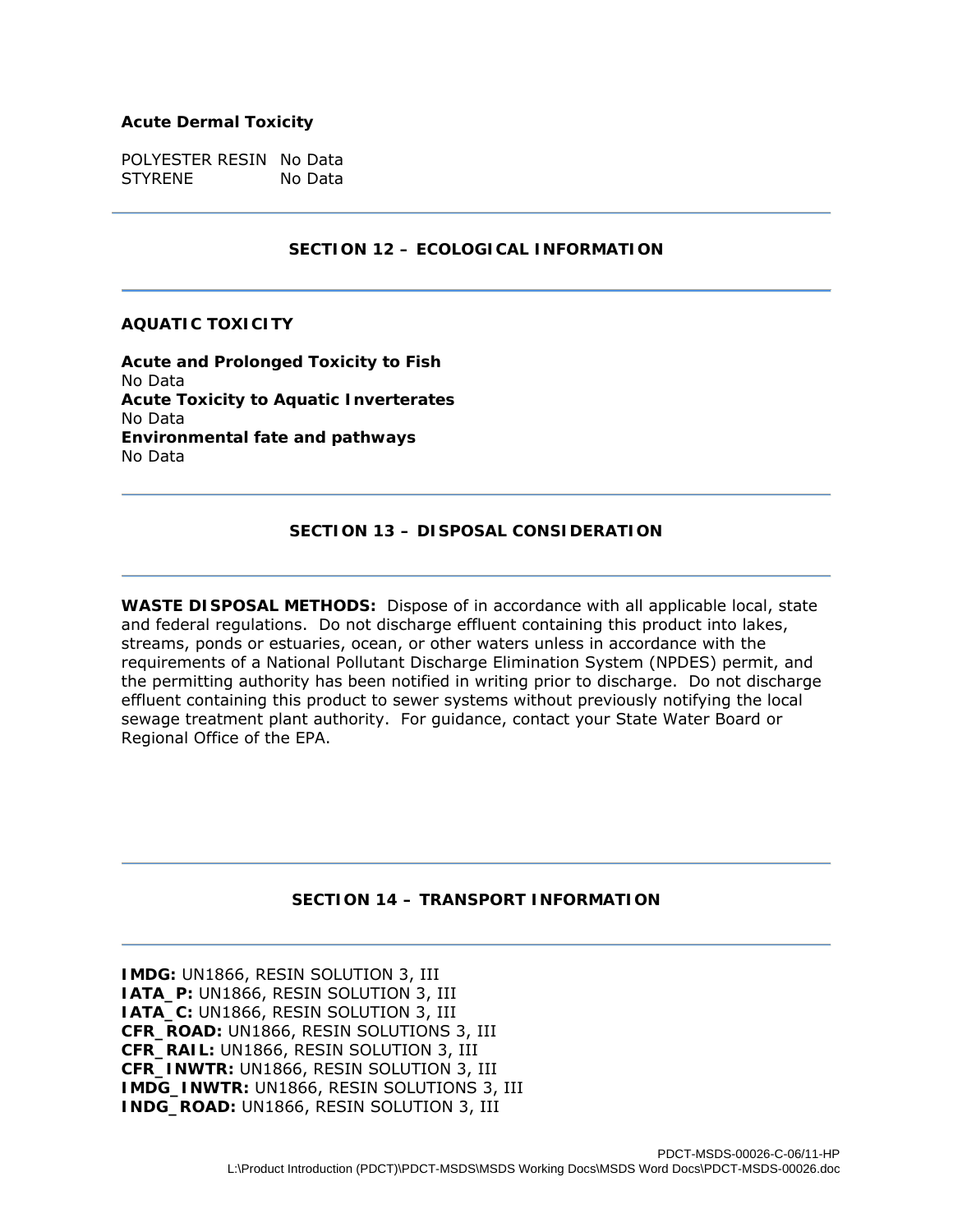## **IMDG\_RAIL:** UN1866, RESIN SOLUTION 3, III

Dangerous goods descriptions (if indicated above) may not reflect package size quantity, end-use or region-specific exceptions that can be applied. Consult documents fir descriptions that are specific to shipment.

## **SECTION 15 – REGULATORY INFORMATION**

### **California Prop. 65**

WARNING! This product contains a chemical known in the State of California to cause cancer. STYRENE OXIDE

**SARA HAZARD CLASSIFICATION:** Fire Hazard, Acute Health Hazard, Chronis Health Hazard, Reactivity Hazard.

| SARA 313 COMPONENT(S)<br><b>STYRENE</b>                                              | $100 - 42 - 5$ |          |  |
|--------------------------------------------------------------------------------------|----------------|----------|--|
| NEW JERSEY RTK Label Info<br>POLYESTER RESIN<br><b>STYRENE</b>                       | 100-42-5       |          |  |
| PENNSYLVANIA RTK Label Info                                                          |                |          |  |
| POLYESTER RESIN<br><b>STYRENE</b>                                                    | $100 - 42 - 5$ |          |  |
| <b>Reportable Quantity-Product</b><br>US. EPA CERCLA Hazardous Substances (40CFR302) |                | 2000 LBS |  |

### **Reportable Quantity-Components**

| POLYESTER RESIN |                | none     |
|-----------------|----------------|----------|
| <b>STYRENE</b>  | $100 - 42 - 5$ | 1000 LBS |

|             | <b>HEALTH</b> | <b>FLAMMABILITY</b> | <b>PHYSICAL</b><br><b>HAZARDS</b> | <b>INSTABILITY</b>       |
|-------------|---------------|---------------------|-----------------------------------|--------------------------|
| <b>HMIS</b> |               |                     |                                   | $\overline{\phantom{0}}$ |
| <b>NFPA</b> |               |                     | $\overline{\phantom{0}}$          |                          |

## **SECTION 16 - COMMENTS**